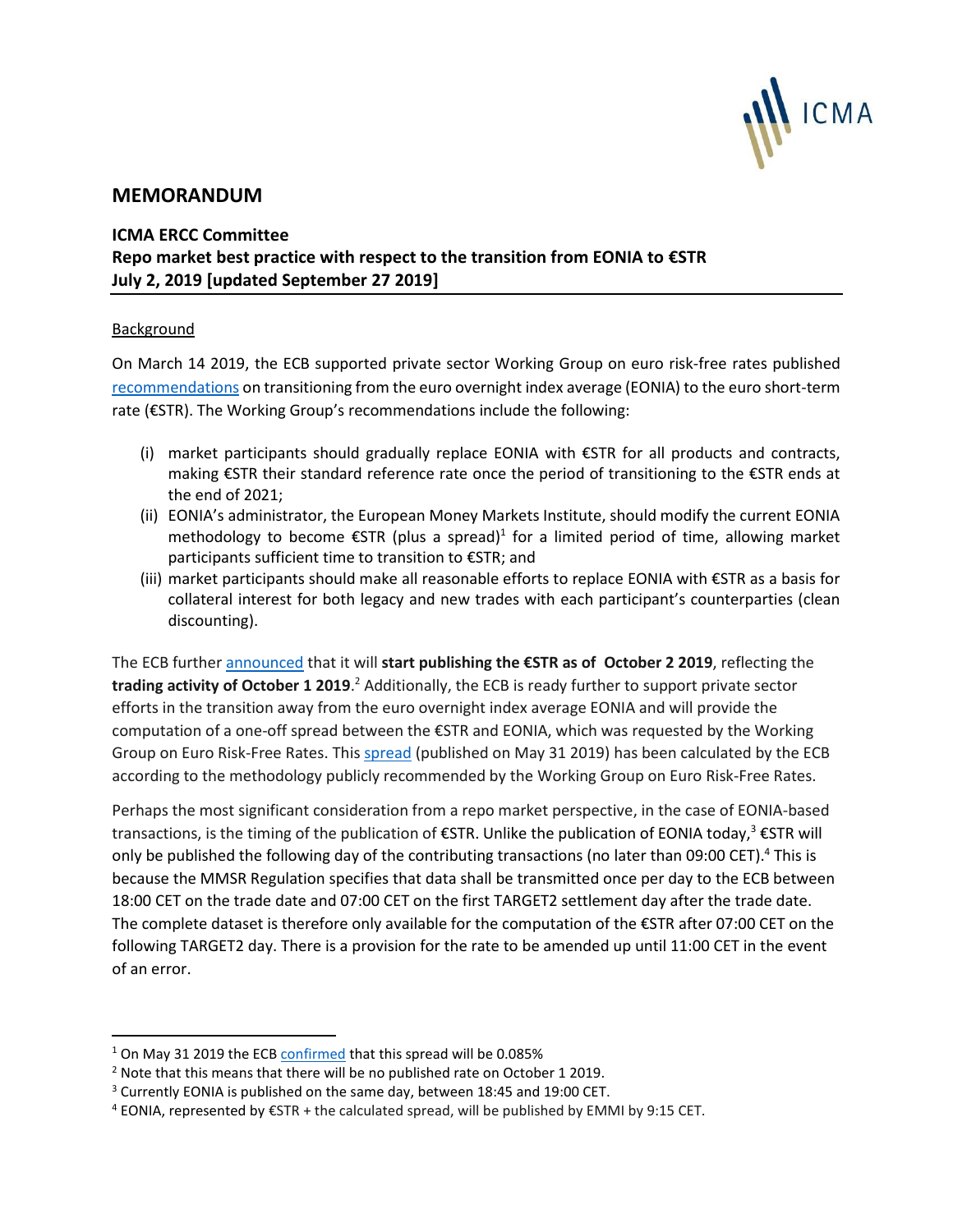$\overline{a}$ 

This 'T+1' publication creates potential challenges for transacting and settling €STR-based repo, since the final rate to be applied in calculating the final repo interest will not be known until the actual repurchase date, which may be too late to send settlement instructions to the (I)CSD in time for settlement

It should also be noted that the use of EONIA-based repo is largely limited to transactions in French government securities.<sup>5</sup> According to the most recent ICMA ERCC European Repo Market Survey (December 2018), the floating-rate repo portion of the overall market is 13.1%.

#### Recommendation for market best practice

The practicalities of the EONIA/€STR transition for non-cleared repo market have been discussed at length by the ICMA ERCC and the ERCC Operations Group. The ERCC has agreed on the following recommended best practice to be followed from October 1 2019:

- The Interbank market should transact purely on a fixed-rate basis ("classic repo") and should no longer use floating rate repo.
- In the case of non-interbank transactions (such as dealer-to-client), where firms agree to transact on a floating-rate basis (using EONIA or €STR), best practice will be to apply the fixing of the penultimate accrual date of the transaction to the final (repurchase) date (i.e. "crystalizing" the penultimate fixing into a fixed rate for the final business day). This will allow for parties to send timely settlement instructions for the repurchase leg of the transaction.
- Where the Repurchase Price of a floating-rate repo indexed to an overnight index has to be calculated and instructed before the fixing and publication of the final rate and the parties decide to make retrospective reimbursements for any difference between the actual and correct Repurchase Prices, it is best practice to document this agreement and the deadline for reimbursement, if necessary in the Confirmation of the transaction, and for any reimbursement to be made immediately following the Repurchase Date, but no later than 30 days afterwards. Where several reimbursements are to be claimed on the same day, a single net amount should be claimed from a counterparty, rather than separate claims for each transaction. **The net claim per day per counterparty should not be for less than EUR 500 or the approximate equivalent in other currencies**.

These recommendations will be included in the next update of the **ERCC Guide to Best Practice in the European Repo Market**. 6

<sup>5</sup> This is very much a legacy, market specific practice that pre-dates the introduction of the euro.

<sup>6</sup> See: [https://www.icmagroup.org/Regulatory-Policy-and-Market-Practice/repo-and-collateral-markets/icma-ercc](https://www.icmagroup.org/Regulatory-Policy-and-Market-Practice/repo-and-collateral-markets/icma-ercc-publications/icma-ercc-guide-to-best-practice-in-the-european-repo-market/)[publications/icma-ercc-guide-to-best-practice-in-the-european-repo-market/](https://www.icmagroup.org/Regulatory-Policy-and-Market-Practice/repo-and-collateral-markets/icma-ercc-publications/icma-ercc-guide-to-best-practice-in-the-european-repo-market/)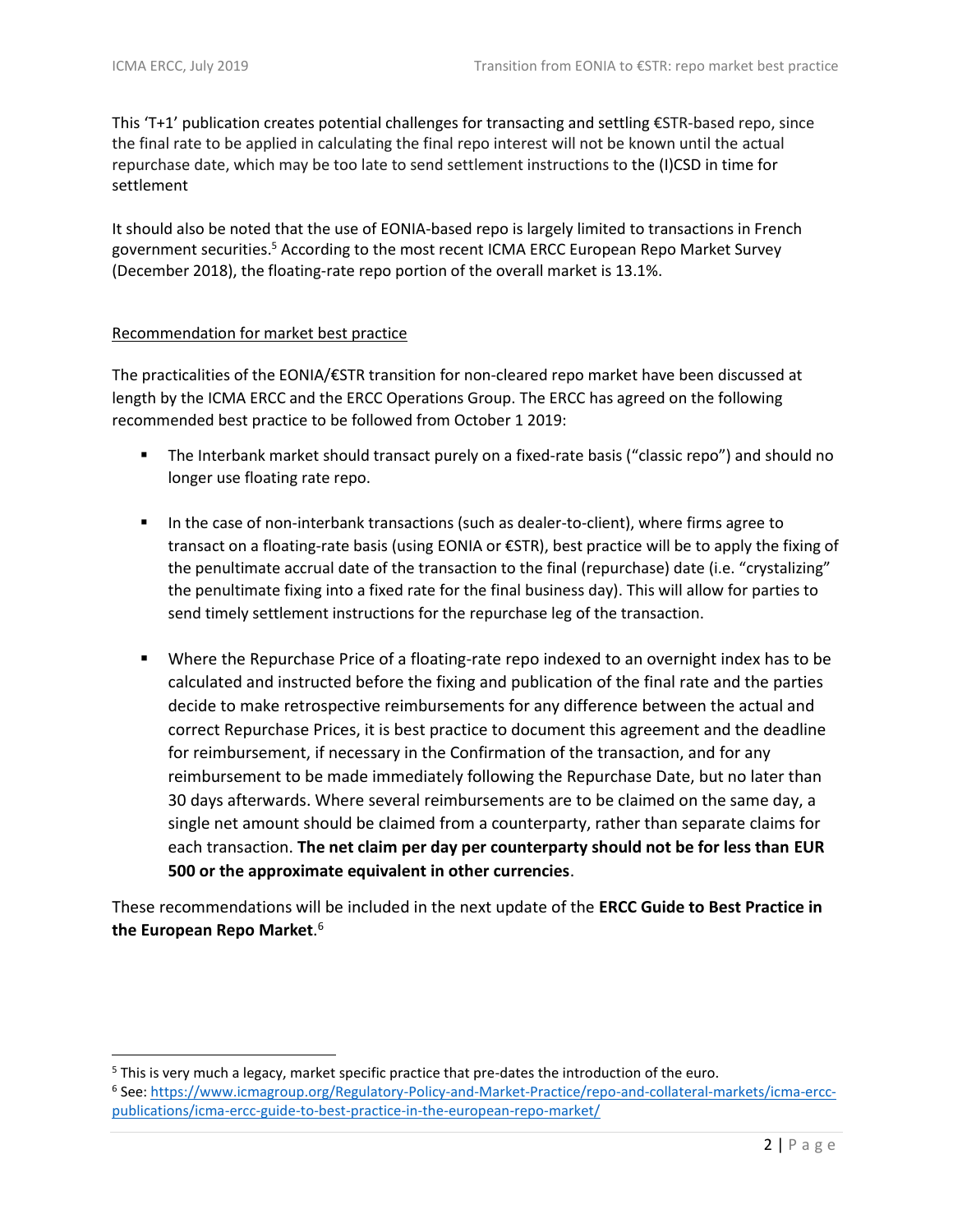#### Other considerations

### *Averaging vs compounding*

Currently, market practice for EONIA-based repo is to apply the average rate over the life of the trade, rather than compounding, even though daily compounding is used in the EONIA swap market. The ERCC agreed that this practice should continue in the case EONIA or €STR repo, noting that it is also possible for parties to agree to a compounding methodology.

### *Reference to EONIA in GMRA annexes*

While none of the GMRAs reference EONIA, it is understood that some bilaterally negotiated annexes may make reference to EONIA with respect to interest payable on cash collateral. Where this is the case, firms will need to update these bilateral annexes to reference a suitable alternative benchmark. While ICMA cannot do anything directly to assist firms in identifying or updating any bilateral contractual arrangements that may be impacted, in coordination with the ERCC it will look to raise awareness of the issue so that affected firms can take the steps necessary to prepare for the discontinuation of EONIA.